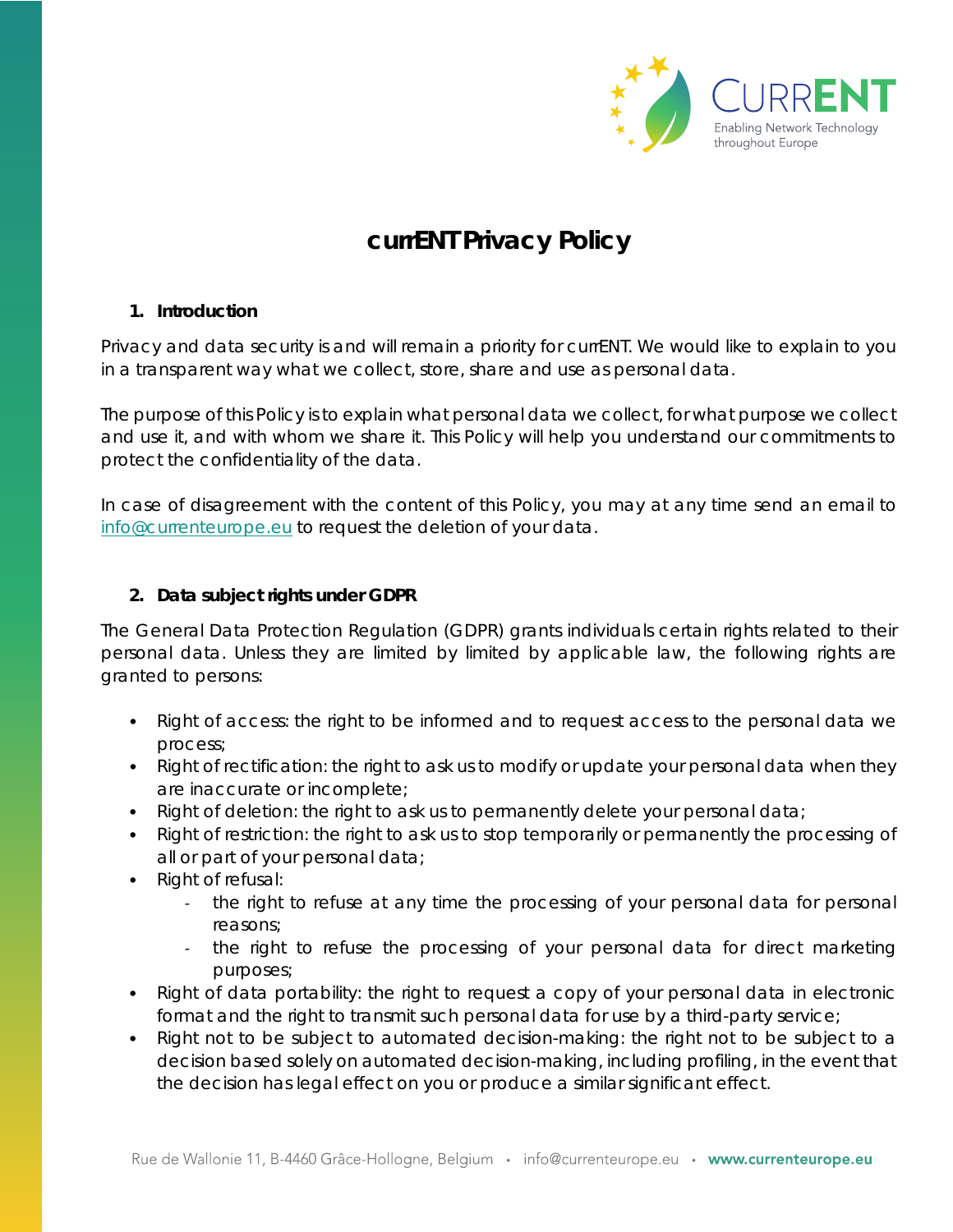

## **3. Collection of personal data**

According to the GDPR, personal data is any information related to a data subject that can be used to directly or indirectly identify the person.

As part of currENT's activities, we collect a very limited amount of personal data from our members, partners, visitors to our website, and other stakeholders. The main type of personal data we collect is identification and contact data, in particular surnames, first names, addresses, telephone numbers, email addresses.

We primarily collect personal data directly from you through our website, social media channels, webinar registrations, email requests, during events, completed online forms etc. We may also collect your personal data through third parties who are authorised to share this data with us, such as your employer.

#### **4. Use of your personal data**

We only use your personal data for legitimate business purposes, such as creating member profiles, communicating information on our activities, responding to your queries, and in the context of marketing actions such as newsletters, publications, events etc.

Where it is necessary for our legitimate business activities, currENT may share your personal data with limited types of recipients, namely external service providers such as IT service providers, and the Authorities when required by law.

In no case shall we sell or trade your personal data, or transmit your personal data directly to third parties for marketing or other purposes that are not essential to our legitimate business activities, without your consent.

## **5. Data retention and deletion**

We keep your personal data only as long as necessary for legitimate and essential purposes for professional relations. Upon your request, we will delete or anonymise your personal data so that you can no longer be identified, unless the law authorises or compels us to keep certain personal data.